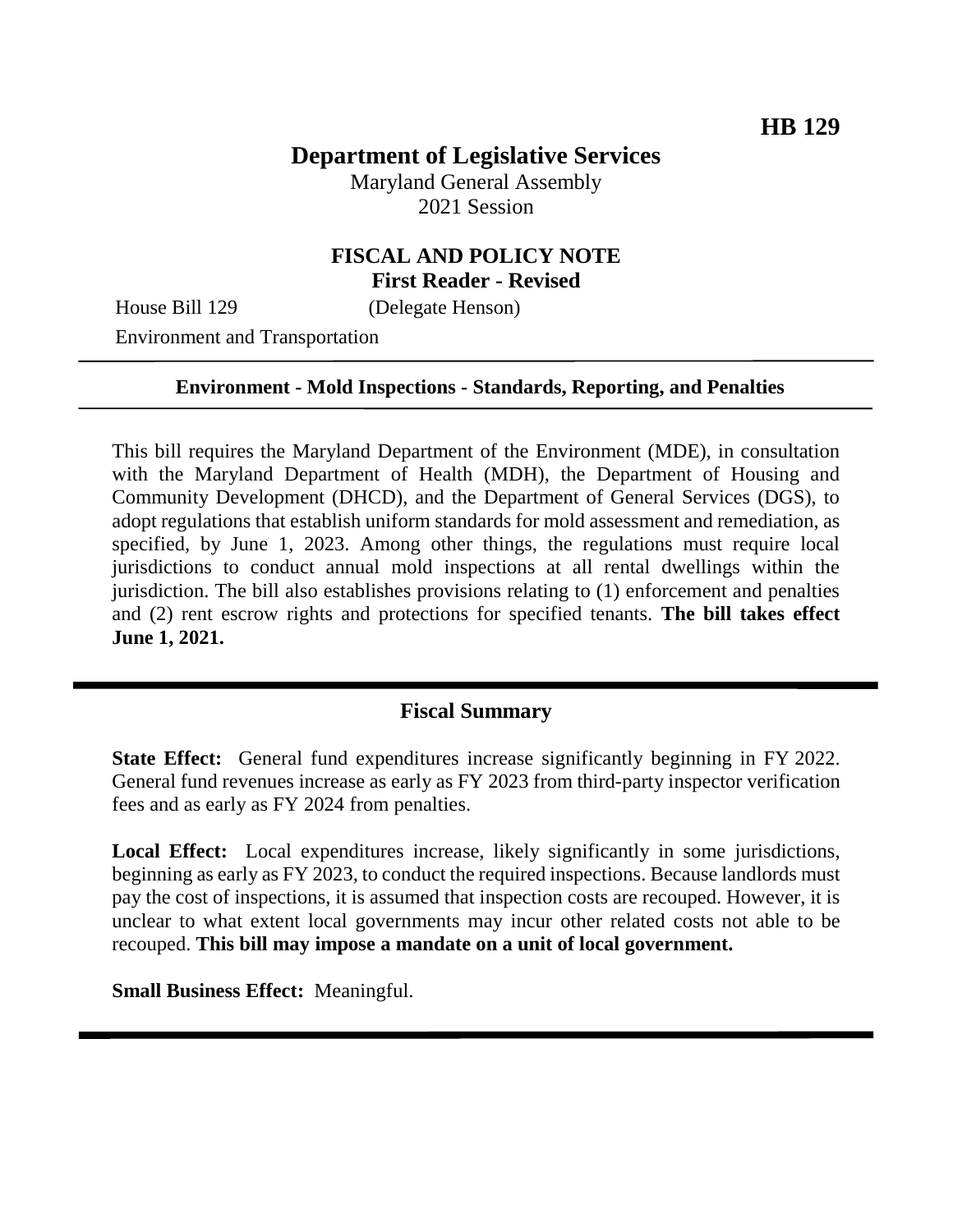# **Analysis**

#### **Bill Summary:**

### *Relevant Definitions*

"Mold" means a form of multicellular fungi that lives (1) on a plant or animal matter or (2) in an indoor environment. A "mold hazard" is (1) a concentration of mold or mold spores that exceeds the standards established pursuant to the bill or (2) an adverse human health effect associated with mold exposure, including allergic reactions, asthma, and other respiratory complaints. "Mold remediation" means (1) removing, cleaning, sanitizing, demolishing, or any other treatment performed to address a mold hazard, mold, or dampness or (2) abatement of the underlying cause of a mold hazard, mold, or dampness.

A "rental dwelling unit" is a room or group of rooms that form a single independent habitable rental unit for permanent occupation by one or more individuals that has living facilities equipped with permanent provisions for living, sleeping, eating, cooking, and sanitation. A rental dwelling unit does not include (1) an area not used for living, sleeping, eating, cooking, or sanitation, such as an unfinished basement; (2) a unit within a hotel, motel, or other similar seasonal or transient facility; (3) an area that is secured and inaccessible to occupants; or (4) a unit not offered for rent.

# *Mold Assessment and Remediation*

The regulations adopted pursuant to the bill must:

- establish standards for (1) habitable dampness; (2) identifying and evaluating the presence of mold, including visible mold inspection and testing; and (3) mold remediation standards that are at least as stringent as specified standards issued by the U.S. Environmental Protection Agency (EPA);
- establish a risk reduction standard for mold hazards;
- require a local jurisdiction to conduct an annual mold inspection of all rental dwelling units within the jurisdiction;
- authorize the mold inspection to be performed in conjunction with another inspection;
- establish a process for a third-party inspector to perform the required inspection, including processes for (1) MDE to verify that a third-party inspector is qualified to perform the inspection and (2) the establishment of a registry that lists verified inspectors;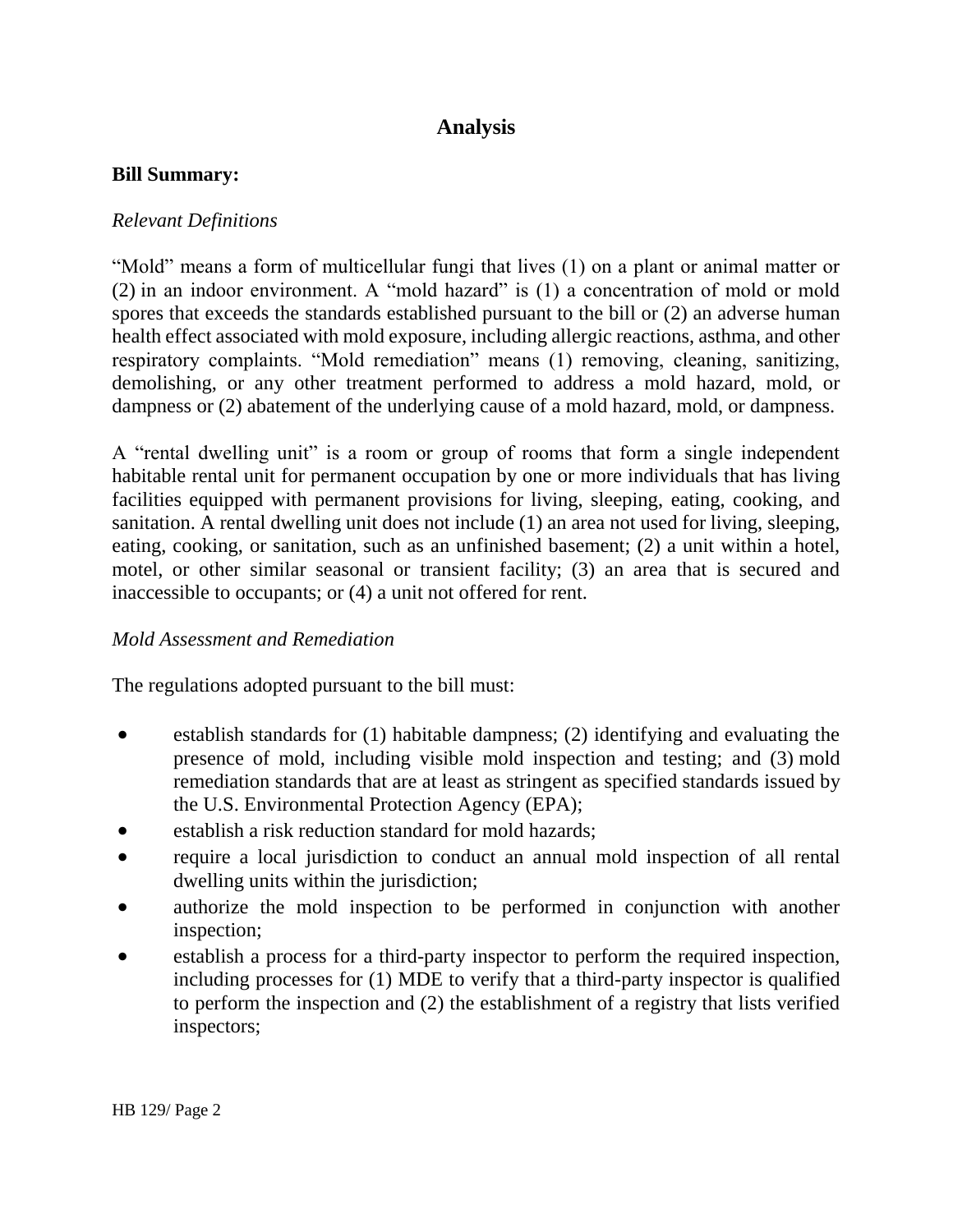- require the landlord of a rental dwelling to (1) pay the cost of the required mold inspection and (2) disclose the results of the inspection to a current or prospective tenant; and
- prohibit a current or prospective tenant from waiving the disclosure requirement.

MDE (1) may charge a fee of up to \$100 for verifying a third-party inspector and (2) must maintain the registry of third-party inspectors established pursuant to the regulations adopted under the bill. MDE must also develop and make available on its website and in print resource materials regarding mold hazards, mold, and dampness.

Annually by December 1, beginning in 2024, MDE must submit a report to the Governor and the General Assembly on indoor air quality and the results of the required mold inspections.

# *Enforcement and Penalties*

A person who violates the regulations adopted pursuant to the bill is subject to a civil penalty of up to \$250 per violation, not exceeding \$10,000. Each day a violation continues constitutes a separate offense. The bill establishes factors that must be considered when assessing the civil penalty.

A local jurisdiction, county attorney, or municipal attorney may enforce the bill's provisions regarding mold assessment and remediation.

#### *Rent Escrow*

If a landlord fails to comply with the regulations adopted under the bill or the bill's disclosure requirements, the tenant may deposit the tenant's rent in an escrow account with the clerk of the District Court, as specified. Prior to depositing rent in escrow, the tenant must provide notice of the mold hazard, mold, or dampness to the landlord in a reasonable manner. The right of a tenant to deposit rent in an escrow account does not preclude the tenant from pursuing any other right or remedy available to the tenant at law or equity.

The bill establishes terms and conditions under which money deposited in an escrow account pursuant to the bill must be released. A lessee may not be evicted, the tenancy may not be terminated, and the rent may not be raised for a lessee who elects to seek remedies through use of an escrow account under the bill. Further, the bill establishes a presumption that any attempt to evict the tenant, to terminate the tenancy, or to raise the rent (except for nonpayment of rent) within two months after compliance with the regulatory requirements adopted pursuant to the bill is in retaliation for the lessee's proceeding under the bill's escrow provisions, and is voidable.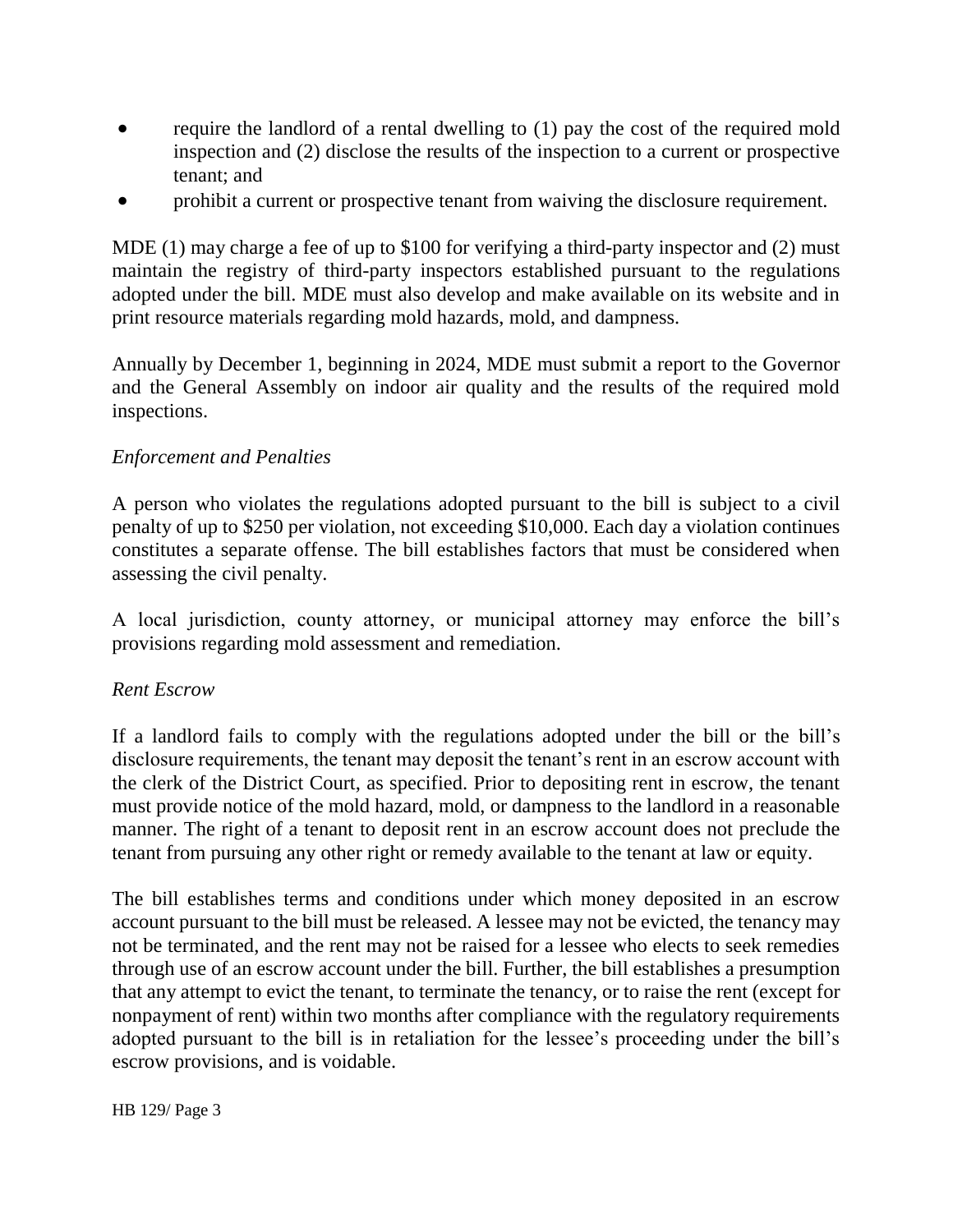The bill's escrow provisions preempt any public local law or ordinance concerning the deposit of rent into an escrow account based on the existence of mold in a rental dwelling unit in the State and disposition of that rent.

**Current Law:** There are no statewide requirements to conduct mold assessments or remediation of rental dwelling units. Below is a summary of some relevant provisions of current law.

# *Maryland Department of the Environment – General Duties*

The Secretary of the Environment must carry out and enforce the provisions of the Environment Article and the rules and regulations adopted under the article. The Secretary is authorized to delegate duties, powers, and functions to a health officer for a county or to another county official authorized to administer and enforce environmental laws.

Except as otherwise provided, the Secretary must pay all money collected by MDE under the Environment Article into the general fund.

# *Rent Escrow and Residential Rental Defects*

In order to use specified remedies available when serious and dangerous defects are present in residential dwelling units, a tenant must notify the landlord of the existence of the defects or conditions using specified methods.

If the landlord refuses to make the repairs or correct the conditions, or if after a reasonable time the landlord has failed to do so, the tenant may (1) bring an action of rent escrow to pay rent into court because of the asserted defects or conditions or (2) refuse to pay rent and raise the existence of the asserted defects or conditions as an affirmative defense to an action for distress for rent or to any complaint proceeding brought by the landlord to recover rent or the possession of the leased premises.

After rent escrow has been established, the court must, after a hearing (if ordered by the court or requested by the landlord), order that the money in the escrow account be disbursed to the landlord after the necessary repairs have been made. Other permissible actions by the court, including ordering that some or all of the money in the escrow account be paid to the landlord or the tenant for the purpose of making the necessary repairs, are also specified in statute.

# *U.S. Environmental Protection Agency Technical Guidance*

EPA has a host of programs and an extensive list of resources to help states assist school systems and commercial buildings. Among other things, these resources include a guide to

HB 129/ Page 4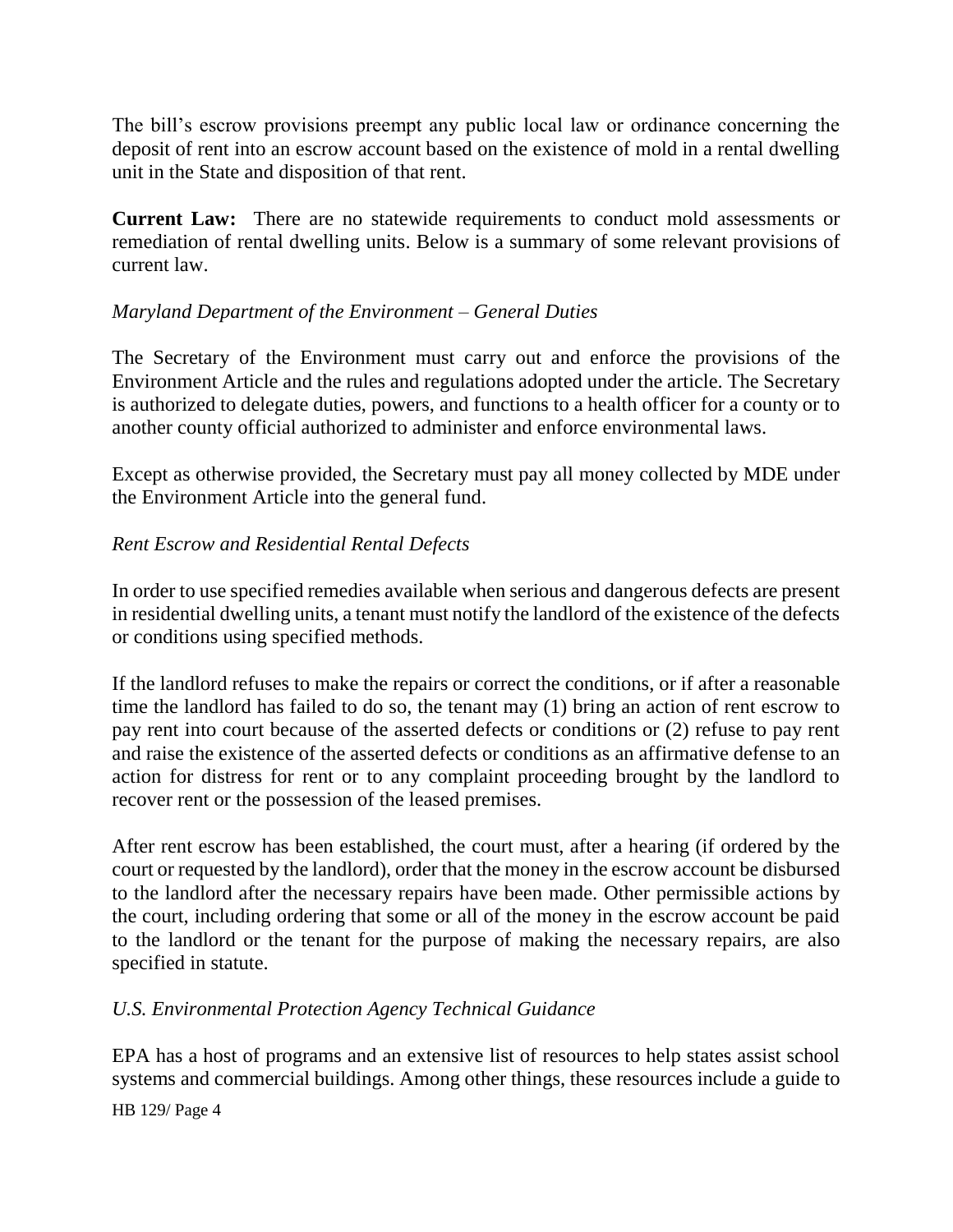[mold remediation in schools and commercial buildings.](https://www.epa.gov/sites/production/files/2014-08/documents/moldremediation.pdf) EPA advises that there are no federal standards or threshold limit values for mold or mold spores, which means that sampling cannot be used to check a building's compliance with federal mold standards. However, surface sampling may be useful to determine if an area has been adequately cleaned or remediated. Similarly, MDE does not have any exposure limit standards for indoor concentrations of mold or mold spores.

# **State Expenditures:**

# *Maryland Department of the Environment*

MDE estimates that its general fund expenditures increase by approximately \$660,000 in fiscal 2022, and by a minimum of \$857,000 annually thereafter, to hire 12 additional employees (10 environmental compliance specialists, 1 environmental program manager, and 1 administrative specialist) for a new program within MDE and for contractual costs to (1) establish policies and procedures for the inspection and remediation of mold and mold hazards; (2) promulgate regulations in consultation with MDH, DHCD, and DGS; (3) develop a process for third-party inspectors to conduct inspections, establish a methodology to verify inspectors are qualified, and alter an existing database to develop a registry that lists verified third-party inspectors; (4) develop and make electronic and print materials available; and (5) generally enforce the bill. MDE advises that this estimate is based off the department's lead program, the department's asbestos worker accreditation program, the number of rental dwellings affected under that program, and program staff in the lead and asbestos worker accreditation programs. MDE estimates that there are several hundred thousand properties affected by the bill.

The Department of Legislative Services (DLS) concurs that general fund expenditures for MDE increase significantly beginning in fiscal 2022 to hire additional staff to implement the bill. In particular, the tracking responsibilities required to coordinate required inspections and remedial actions are expected to be significant. It is assumed that MDE will be the lead agency in charge of this effort, but DLS notes that it could be shared among the State agencies involved with the implementation of the bill and/or local governments. Without actual experience under the bill, DLS is unable to independently verify MDE's estimate at this time.

Because it is assumed that MDE is the lead State agency, this analysis assumes MDH, DGS, and DHCD can consult with MDE to develop the required regulations using existing budgeted resources.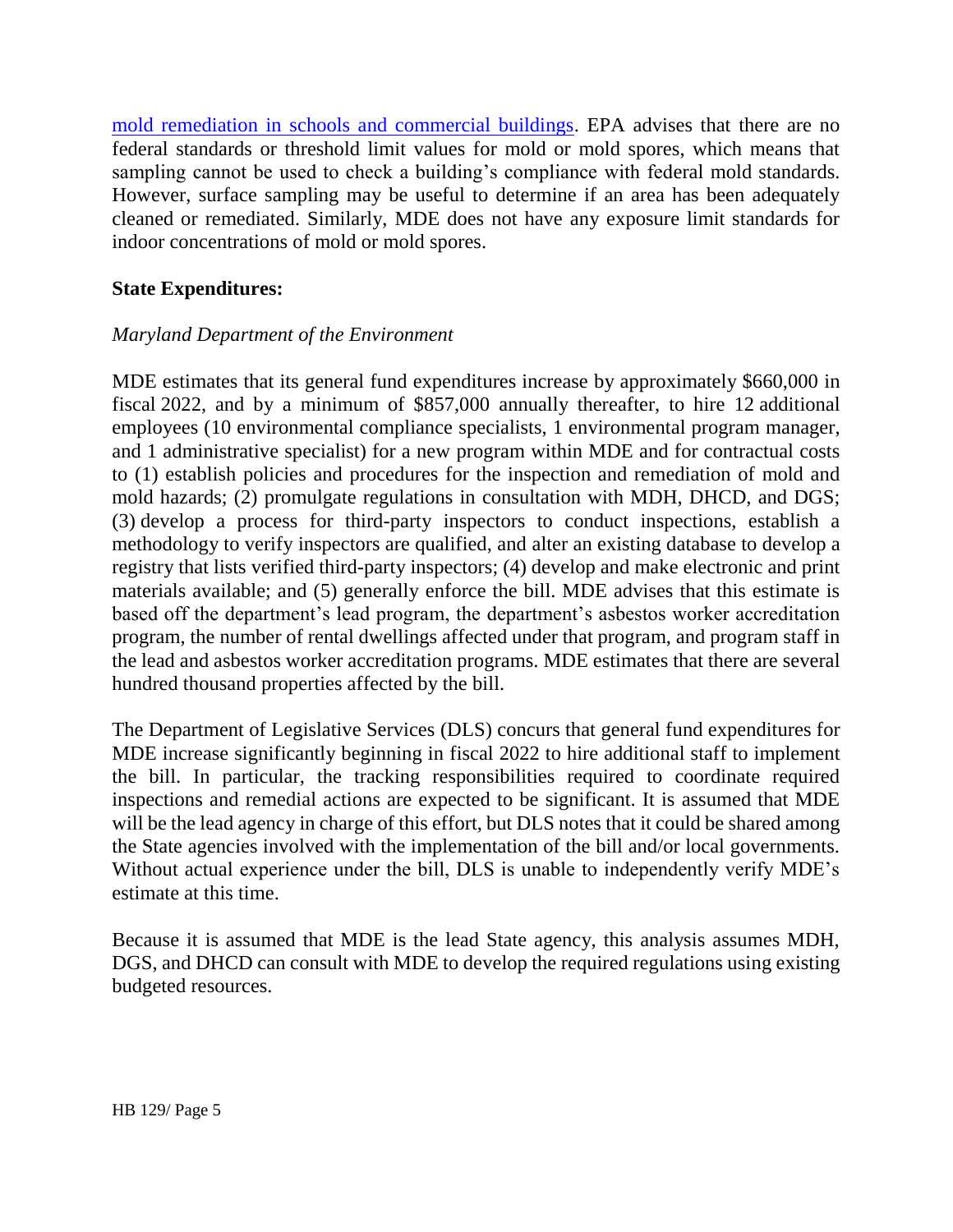# *Judiciary (Administrative Office of the Courts)*

The Judiciary advises that in fiscal 2019 (the last full fiscal year unaffected by restrictions on court operations due to COVID-19), there were 2,602 rent escrow filings and 669,427 landlord/tenant actions filed in the District Court. There is likely to be an increase in both rent escrow filings and civil case filings from the expansion of tenant's remedies established under the bill as well as subsequent actions brought against landlords to handle the disputes. However, any potential minimal increase in expenditures due to additional clerical and court time, as well as costs associated with updating website information and relevant forms, is not anticipated to materially affect the finances of the Judiciary.

**State Revenues:** General fund revenues increase due to third-party inspector verification fees, beginning as early as fiscal 2023. The bill authorizes MDE to charge a fee of up to \$100 for verifying a third-party inspector. Given the anticipated number of buildings that need to be inspected each year, there is likely a large demand for third-party inspectors under the bill. Thus, fee revenues could be significant.

General fund revenues may also increase from the bill's civil penalty provision. Penalties are likely not assessed before fiscal 2024.

Because the bill is silent with regard to where any fee and penalty revenue must be deposited, this analysis assumes that any revenue collected under the bill is deposited into the general fund.

**Local Fiscal Effect:** Depending on whether local jurisdictions already conduct inspections for affected rental dwelling units, costs for local governments and/or local health departments may increase significantly. Requiring inspections on an annual basis likely increases costs significantly, at least in some jurisdictions. Some jurisdictions may hire additional inspectors to conduct the inspections in-house, while others may use verified third-party inspectors. Because landlords must pay the cost of the required mold inspections, it is assumed that a local jurisdiction can recoup any inspection costs incurred. It should be noted, however, that the bill does not provide *explicit* authority for local governments to set and collect inspection fees from landlords. In addition, it is unclear at this time to what extent local governments may incur other related costs (such as administrative costs) not able to be recouped from landlords.

Local entities provided the following information regarding the potential fiscal effect of the bill:

 Prince George's County estimates that the county must hire 105 new inspectors and 15 supervisors at an annual cost of at least \$14 million to conduct annual inspections of all rental dwelling units in the county. The county advises that currently, although

HB 129/ Page 6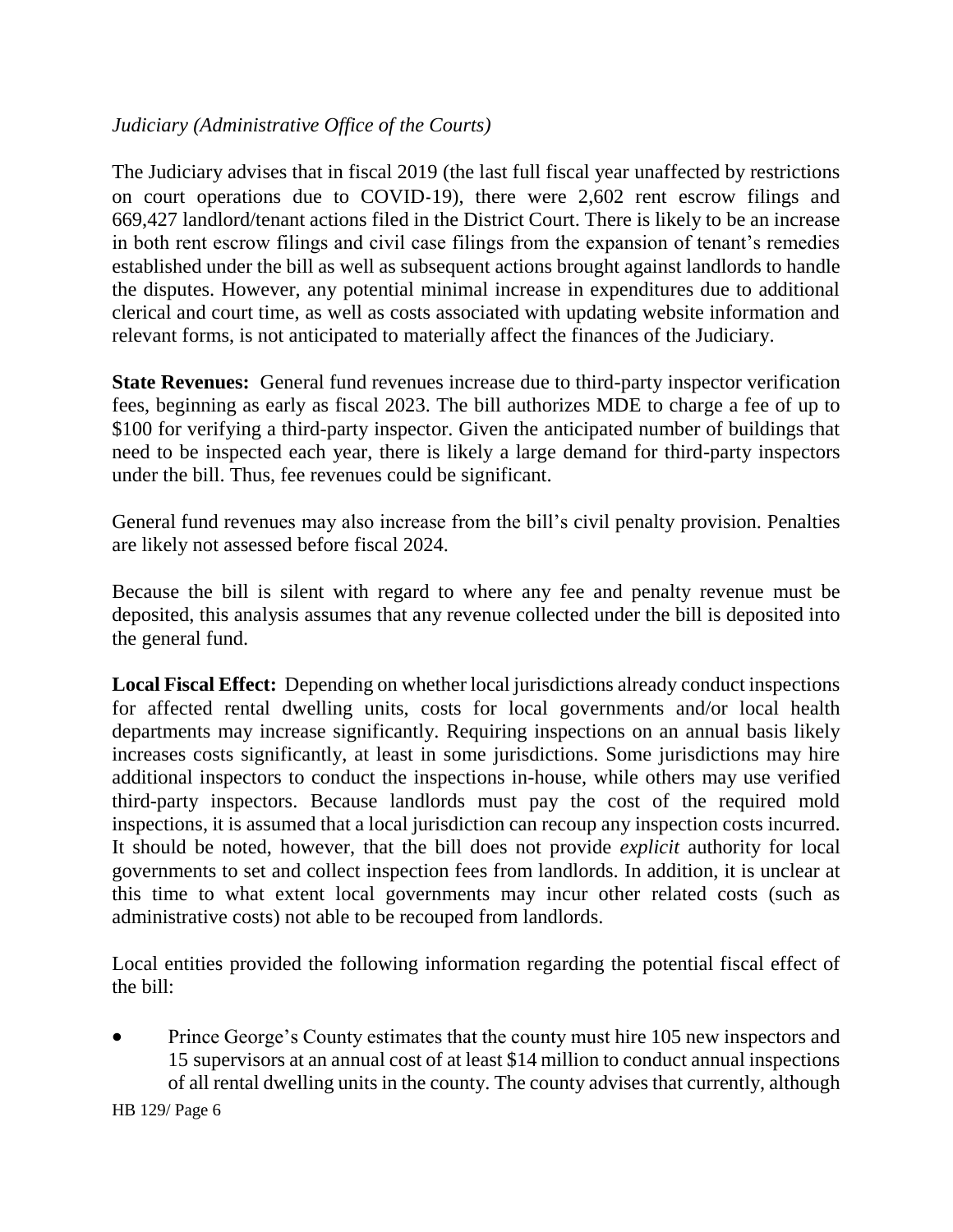a portion of the rental dwelling units in the county are inspected annually, the county does not remediate mold on surfaces or in the air, and there are no standards for mold-related violations. However, the county cites affected units for unsanitary conditions upon receiving a mold-related complaint. Then, the rental dwelling unit owner or short-term rental owner must obtain a certificate of mold remediation from a certified company that indicates the mold has been treated and rendered undetectable in the unit. The county has more than 160,000 affected units and currently inspects approximately 5% (8,000) of the units annually. Prince George's County anticipates recouping its costs from landlords.

- Caroline County estimates that local expenditures increase by at least \$120,000 annually to hire two new employees and provide requisite training and equipment. The county notes that there are no current registration or inspection requirements for rental properties in the county. The county also notes that it has significant financial restraints and anticipates that even adding a new half-time position would likely require an increase in tax rates.
- The City of Annapolis already conducts annual or biannual inspections of rental dwelling units, but the city estimates that costs increase to provide additional training for current inspectors and to hire an additional inspector to conduct annual inspections of all units.

**Small Business Effect:** The bill may have a meaningful impact on small businesses that own or operate affected rental dwelling units to pay for mold inspections and remediation. The bill also likely results in a meaningful increase in business opportunities for mold inspectors and mold remediation businesses in the State, as a large number of rental dwelling units throughout the State will need these services to comply with the bill.

# **Additional Information**

**Prior Introductions:** None.

**Designated Cross File:** SB 70 (Senator Patterson) - Education, Health, and Environmental Affairs.

**Information Source(s):** Caroline and Prince George's counties; City of Annapolis; Judiciary (Administrative Office of the Courts); Maryland Department of the Environment; Department of General Services; Department of Housing and Community Development; Maryland Department of Health; Maryland Association of County Health Officers; U.S. Environmental Protection Agency; Department of Legislative Services